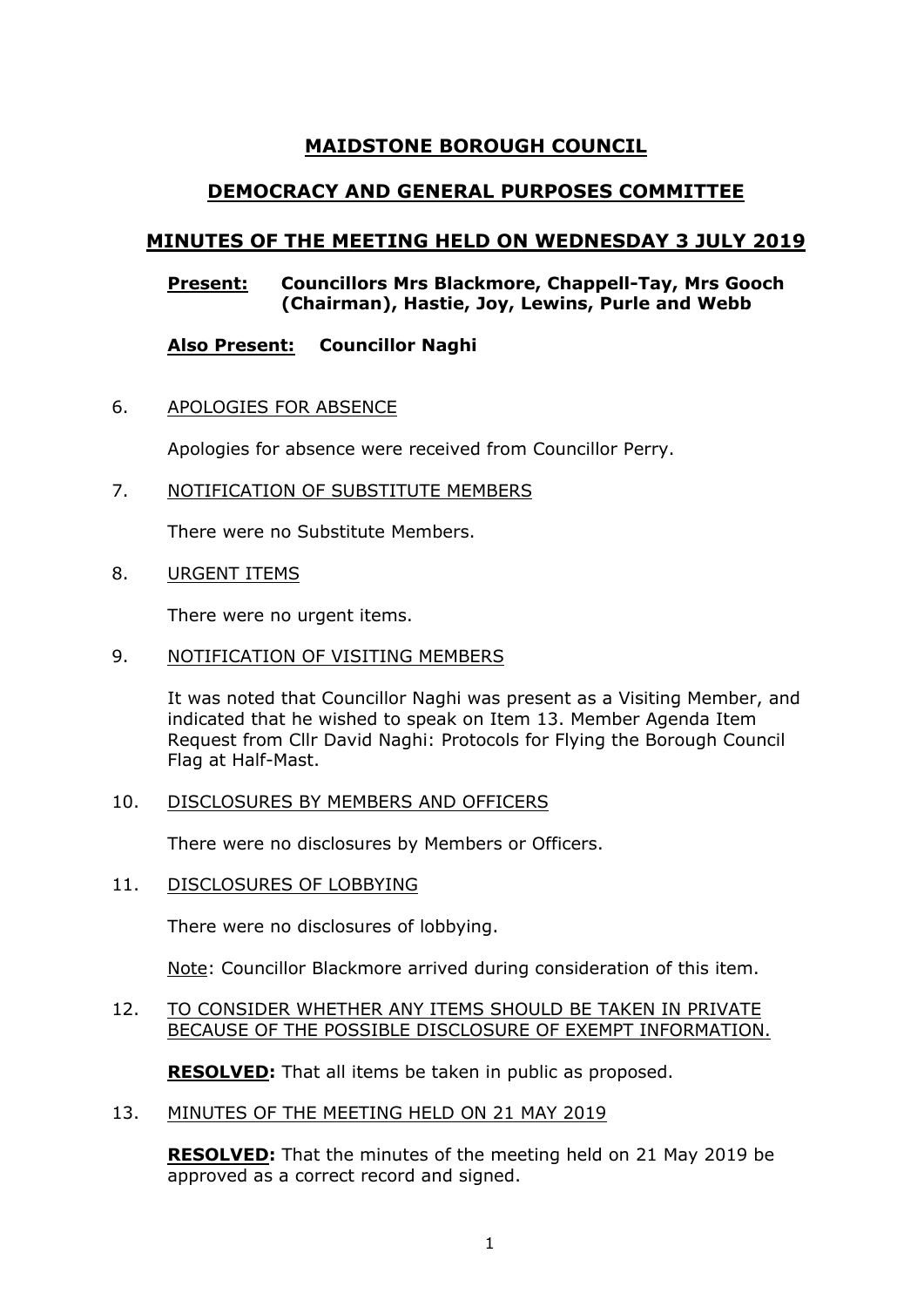# 14. PRESENTATION OF PETITIONS (IF ANY)

There were no petitions.

## 15. QUESTION AND ANSWER SESSION FOR MEMBERS OF THE PUBLIC

There were no questions from members of the public.

#### 16. COMMITTEE WORK PROGRAMME

The Head of Policy, Communications and Governance informed the Committee that title of the Workforce Strategy Update was to be amended to reflect that it was a six-month update and that the update had been postponed from July 2019 to September 2019.

**RESOLVED:** That the Committee Work Programme be noted.

#### 17. REPORTS OF OUTSIDE BODIES

The Committee thanked Councillor Joy for the report.

**RESOLVED:** That the Outside Body report be noted.

#### 18. MEMBER AGENDA ITEM REQUEST FROM CLLR DAVID NAGHI: PROTOCOLS FOR FLYING THE BOROUGH COUNCIL FLAG AT HALF-MAST

Councillor Naghi introduced his report.

The Committee commented that it recognised the importance of respecting and recognising individuals that had served the Council.

In response to questions from the Committee, the Democratic and Electoral Services Manager said that:

- In the event of a clash, the order of precedence for civic events determined which flag was to be flown at half-mast.
- Work to understand approaches used by other Local Authorities had not been undertaken, but this could be incorporated into the scoping report.

**RESOLVED:** That Officers bring a report to the next meeting of the Democracy and General Purposes Committee, setting out the options and recommendations for member's consideration and decision.

Voting: For  $-7$  Against  $-1$  Abstentions  $-0$ 

#### 19. OUTSIDE BODIES 2019/20

The Democratic Services Officer outlined that the report summarised Outside Bodies within the remit of the Democracy and General Purposes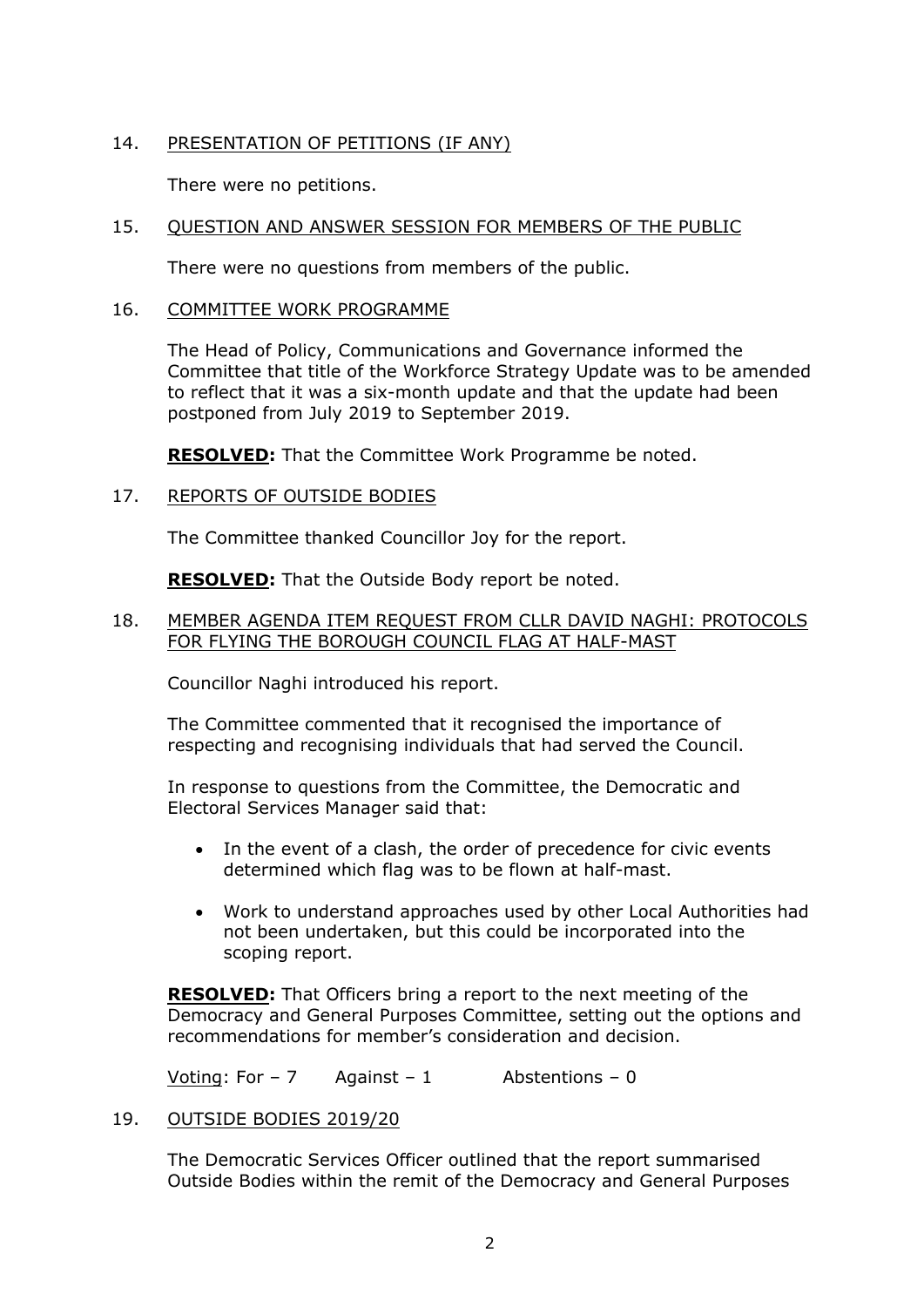Committee. It was stated that some Councillors had time remaining on their terms of office, having previously been appointed as Council Representatives, while other Councillors had been automatically appointed for the 2019/20 municipal year. The following nominations had been received for Council Representative positions:

- Councillor Joy for the Maidstone Street Pastors Management Committee.
- Councillor W Hinder for the Relief in Need Charities.

The Democratic Services Officer explained that a process had been suggested to provide a consistent and transparent approach to reviewing the number of positions for Council Representatives on Outside Bodies. Furthermore, the Allington Millennium Green Trust had confirmed that the term of office for a Council Representative was for a period of four years. Appendix 1 to the report was therefore to be corrected to reflect that Councillor Daley's term of office was due to expire on 2 August 2019.

The Committee commented that the Allington Millennium Green Trust was located within Bridge Ward, and therefore Bridge Ward Members should be eligible for this position.

The Democratic and Electoral Services Manager highlighted that work had been undertaken to review information that the Council held relating to Outside Bodies. As part of this work, an improved process for monitoring Outside Body appointments had been introduced.

#### **RESOLVED:** That:

- 1. The current Council Representatives be noted.
- 2. Councillor Denise Joy be appointed as a Council Representative on the Maidstone Street Pastors Management Committee.
- 3. Councillor Wendy Hinder be appointed as a Council Representative on the Relief in Need Charities.
- 4. The principles for reviewing Outside Bodies that have had vacant positions for a period of two full municipal years, as outlined in paragraphs 2.8 and 2.9, be agreed.

Voting: Unanimous

#### 20. DEMOCRATIC REPRESENTATION REVIEW

The Democratic and Electoral Services Manager stated that paragraph 2.3 of the report was to be amended to read:

"The next County Council election year is 2021."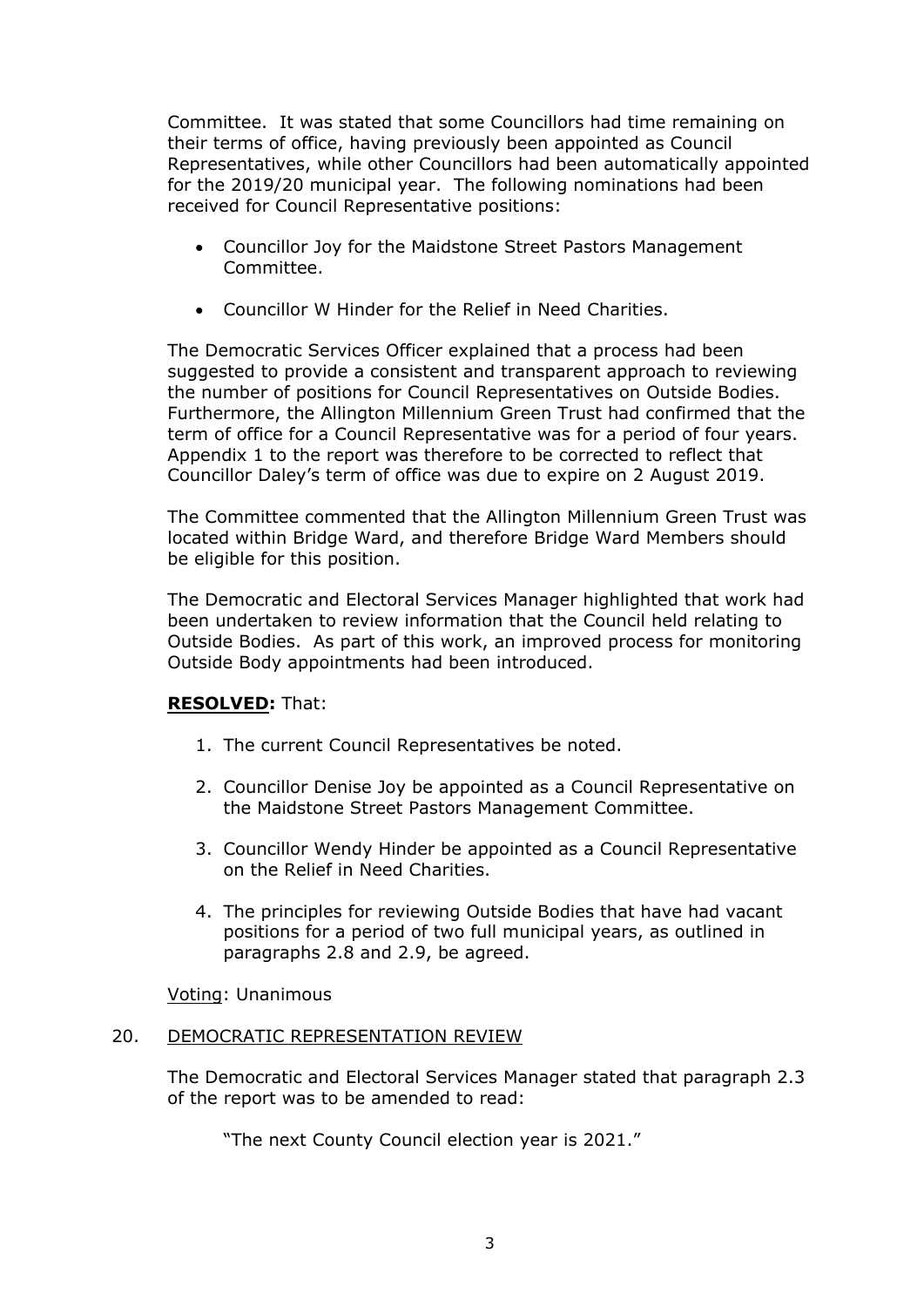The Democratic and Electoral Services Manager explained that the report proposed a scoping report be considered by the Democracy and General Purposes Committee in September 2019. Several factors had contributed to the need for a review, such as population changes and development in the Borough, while a motion to investigate Whole Council Elections had been approved at Council on 27 February 2019.

The Committee suggested that the review include an assessment of the number of Councillors required in each ward, to ensure that Councillors had balanced workloads, and that a "Councillor per population" ratio would help to inform calculations. Furthermore, it was stated that the public consultation results on four yearly elections, from December 2010, were to be considered during the review.

#### **RESOLVED:** That:

- 1. A Democratic Representation Review be agreed and timetabled into the Democracy and General Purposes work programme.
- 2. The review be carried out by the full committee, with the possibility of smaller 4-5 member, working groups reserved for specific issues in the future.
- 3. That the Democracy and General Purposes Committee agree to proceed the work on Whole Council Elections.
- 4. A consultation be carried out with Members to identify any further issues with electoral boundaries, or other similar matters, with the results used to inform a scoping report, for the next meeting of Democracy and General Purposes Committee.

Voting: Unanimous

# 21. AUDIT, GOVERNANCE AND STANDARDS COMMITTEE - SELECTION PROCESS FOR THE APPOINTMENT OF PARISH COUNCIL REPRESENTATIVES

The Democratic and Electoral Services Manager said that Council had agreed that a selection process was required for selecting Parish Council Representatives on the Audit, Governance and Standards Committee in December 2018. This ensured that there was a consistent process for selecting representatives if the number of applications exceeded the number of vacancies.

In response to questions from the Committee, the Democratic and Electoral Services Manager replied that:

 The Democracy and General Purposes Committee appointed independent people to the Remuneration Panel, and therefore it was appropriate for the Committee to perform an independent selection process for Parish Council Representatives on the Audit, Governance and Standards Committee.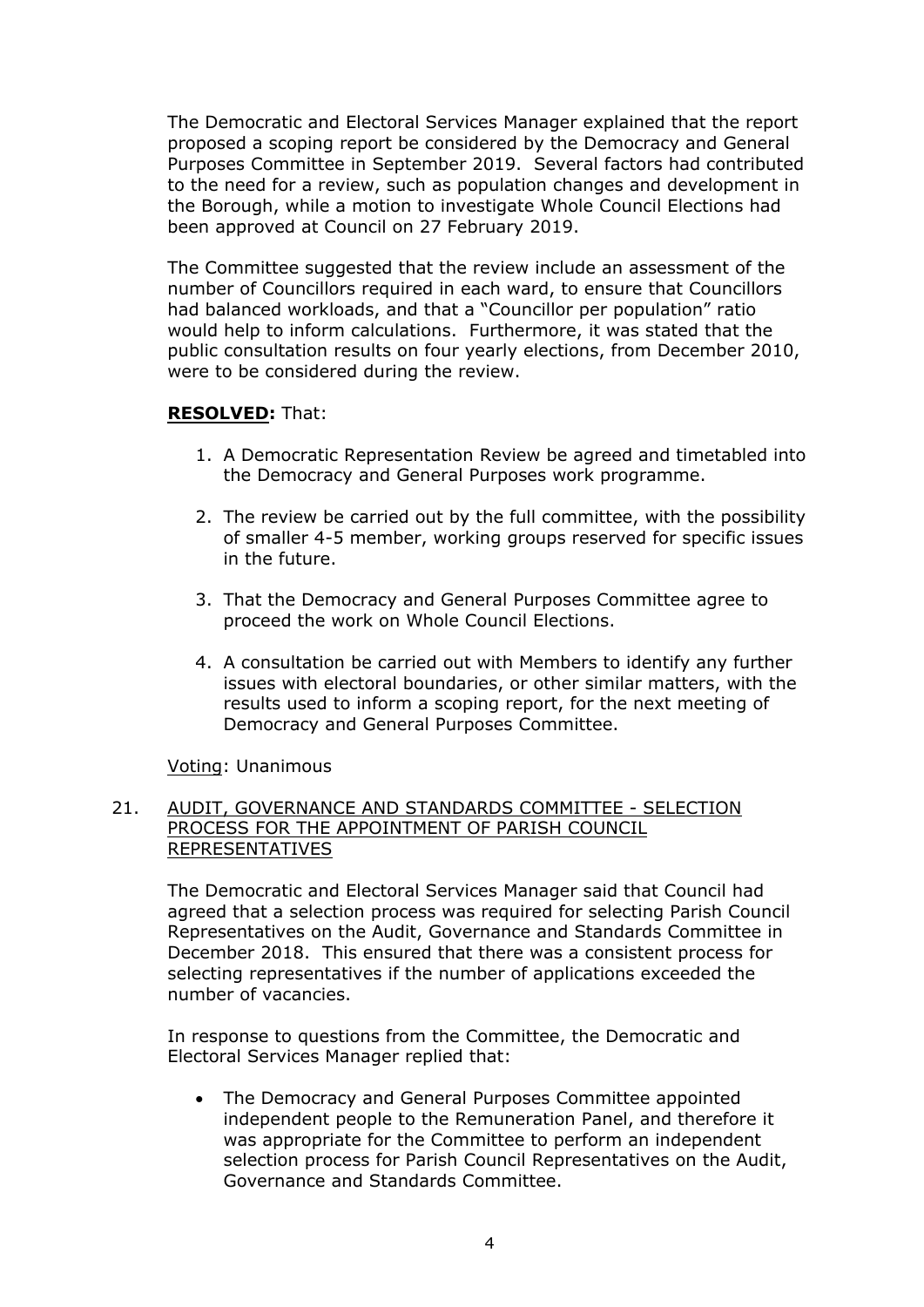• The interview was to be conducted at a meeting of the Democracy and General Purposes Committee. Therefore, the quorum for the meeting was four Members, and the Chairman could use a casting vote if required.

## **RESOLVED:** That

1. The Council be recommended to agree that if more than one candidate is nominated by Parish Councils to fill a vacancy in the office of non-voting Parish Council representative on the Audit, Governance and Standards Committee, the selection process outlined below be followed culminating in a recommendation being made to the Council:

*Completion of an expression of interest form by each candidate in support of their nomination; and*

*Interview by the Democracy and General Purposes Committee if appropriate.*

2. That to facilitate this process, the Council be recommended to agree the following changes to the Constitution:

Part 2 – Responsibility for Functions

| <b>FUNCTIONS</b>                                                                                                                                                                                                                                                         | DELEGATION OF FUNCTIONS |
|--------------------------------------------------------------------------------------------------------------------------------------------------------------------------------------------------------------------------------------------------------------------------|-------------------------|
| 6. To be responsible for the<br>appointment of independent<br>persons to the Independent<br><b>Remuneration Panel for</b><br>Councillors' Allowances.                                                                                                                    | A/A                     |
| 6. Consider applications from<br>persons wishing to act as<br>Independent Persons in<br>connection with Councillor and<br>Statutory Officer conduct; and<br>for the Independent<br>Remuneration Panel and make<br>recommendations to Council to<br>appoint such persons. | N/A                     |
| 7. In the event of more than<br>one candidate being<br>nominated by Parish Councils<br>to fill a vacancy in the office of<br>non-voting Parish Council<br>representative on the Audit,<br>Governance and Standards<br>Committee, to consider                             | N/A                     |

Section 2.2.9 – Democracy and General Purposes Committee